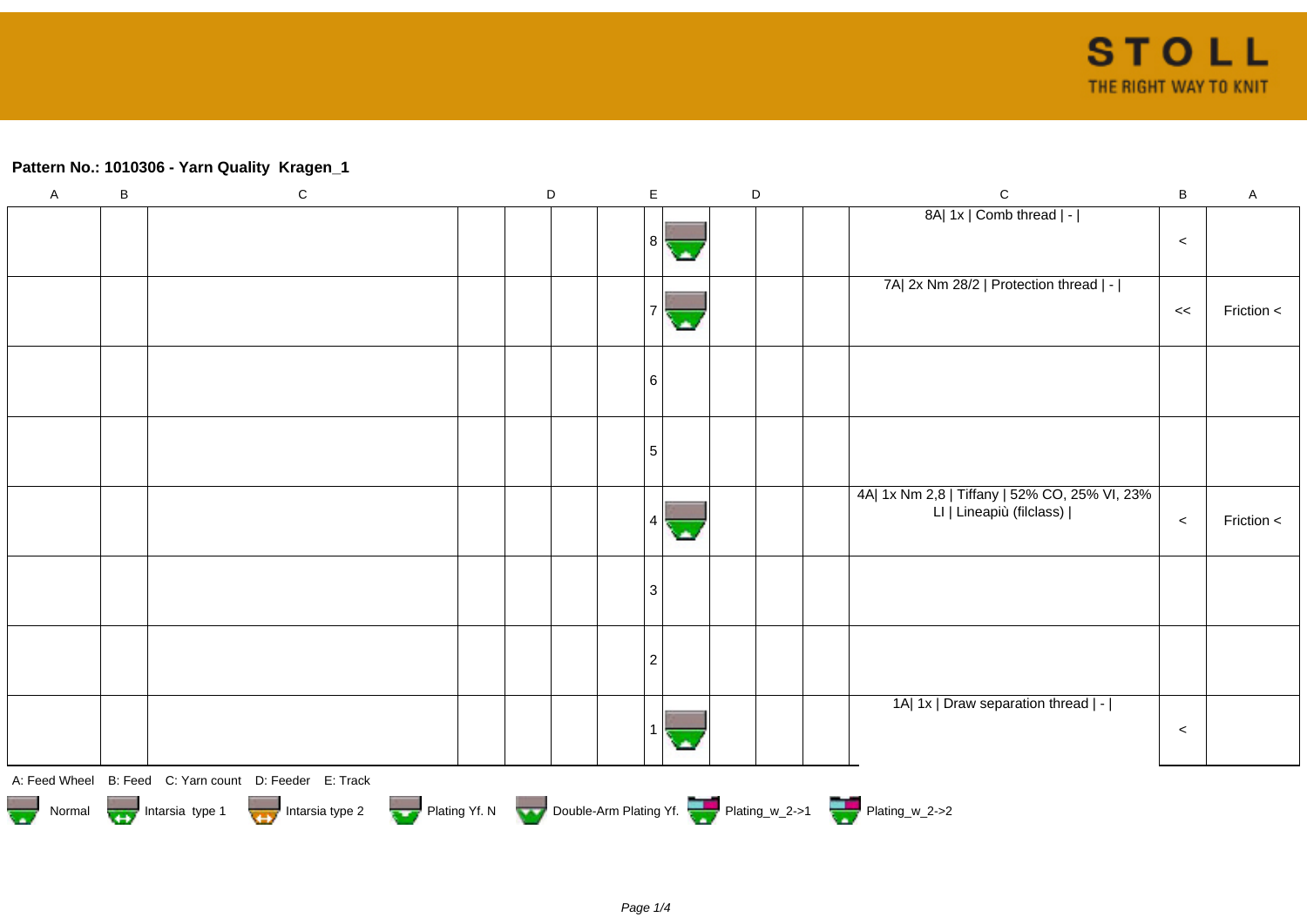## **Pattern No.: 1010306 - Yarn Quality Zutaten**

| $\mathsf{A}$                                                                               | $\sf B$ | ${\rm C}$                                              |  | D |  | $\mathsf E$ |  | $\mathsf D$ |  | $\mathbf C$                                                               | $\mathsf B$ | $\mathsf A$ |
|--------------------------------------------------------------------------------------------|---------|--------------------------------------------------------|--|---|--|-------------|--|-------------|--|---------------------------------------------------------------------------|-------------|-------------|
|                                                                                            |         |                                                        |  |   |  | 8           |  |             |  | 8A  1x   Comb thread   -                                                  | $\prec$     |             |
|                                                                                            |         |                                                        |  |   |  |             |  |             |  | 7A  2x Nm 28/2   Protection thread   -                                    | <<          | Friction <  |
|                                                                                            |         |                                                        |  |   |  | 6           |  |             |  |                                                                           |             |             |
|                                                                                            |         |                                                        |  |   |  | 5           |  |             |  |                                                                           |             |             |
|                                                                                            |         |                                                        |  |   |  |             |  |             |  | 4A  1x Nm 2,8   Tiffany   52% CO, 25% VI, 23%<br>LI   Lineapiù (filclass) | $\prec$     | Friction <  |
|                                                                                            |         |                                                        |  |   |  | 3           |  |             |  |                                                                           |             |             |
|                                                                                            |         |                                                        |  |   |  | 2           |  |             |  |                                                                           |             |             |
|                                                                                            |         |                                                        |  |   |  |             |  |             |  | 1A  1x   Draw separation thread   -                                       | $\prec$     |             |
|                                                                                            |         | A: Feed Wheel B: Feed C: Yarn count D: Feeder E: Track |  |   |  |             |  |             |  |                                                                           |             |             |
| Normal Intarsia type 1 Intarsia type 2 Plating Yf. N Double-Arm Plating Yf. Thating_w_2->1 |         |                                                        |  |   |  |             |  |             |  |                                                                           |             |             |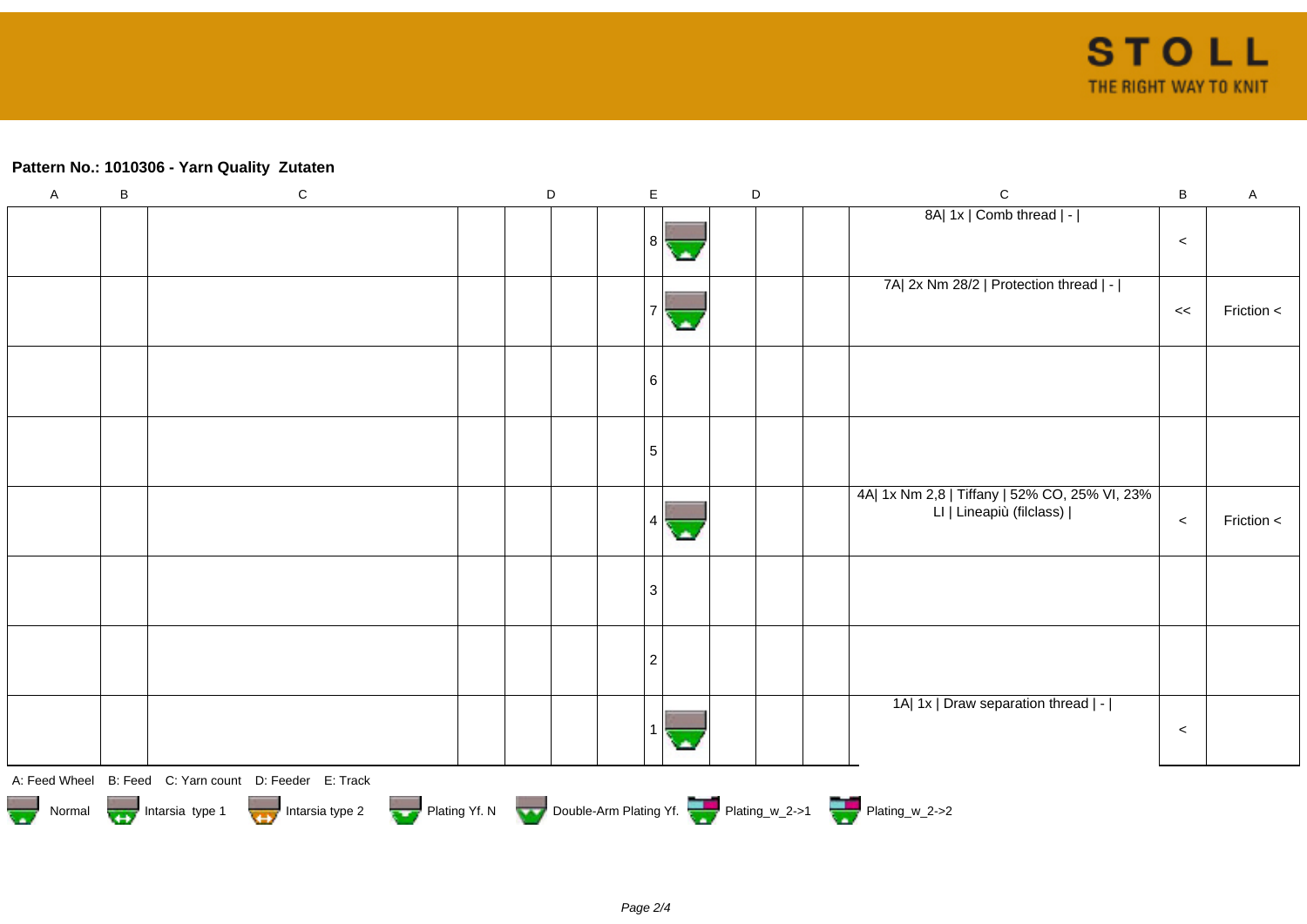## **Pattern No.: 1010306 - Yarn Quality Leibteil(e)**

| A | $\sf B$ | ${\bf C}$                                                                                   | D | E | D | $\mathsf{C}$                                                              | $\, {\bf B}$ | $\mathsf A$    |
|---|---------|---------------------------------------------------------------------------------------------|---|---|---|---------------------------------------------------------------------------|--------------|----------------|
|   |         |                                                                                             |   |   |   | 8A  1x   Comb thread   -                                                  | $\,<$        |                |
|   |         |                                                                                             |   |   |   | 7A  1x Nm 2,8   Tiffany   52% CO, 25% VI, 23%<br>LI   Lineapiù (filclass) | $\prec$      | Friction <     |
|   |         |                                                                                             |   | 6 |   | 6A  1x 3 mm x 1 mm   Leather String   100%<br>LEATHER   ISOlife           | $\,<\,$      | Friction $\lt$ |
|   |         |                                                                                             |   | 5 |   | 5A  1x 3 mm x 1 mm   Leather String   100%<br>LEATHER   ISOlife           | $\,<\,$      | Friction $\lt$ |
|   |         |                                                                                             |   |   |   | 4A  1x Nm 2,8   Tiffany   52% CO, 25% VI, 23%<br>LI   Lineapiù (filclass) | $\prec$      | Friction $\lt$ |
|   |         |                                                                                             |   |   |   | 3A  1x Nm 2,8   Tiffany   52% CO, 25% VI, 23%<br>LI   Lineapiù (filclass) | $\prec$      | Friction $\lt$ |
|   |         |                                                                                             |   |   |   | 2A  1x Nm 2,8   Tiffany   52% CO, 25% VI, 23%<br>LI   Lineapiù (filclass) | $\prec$      | Friction <     |
|   |         |                                                                                             |   |   |   | 1A, 2x Nm 28/2   Protection thread   100% PC  <br>$\lceil$                | <<           | Friction <     |
|   |         | A: Feed Wheel B: Feed C: Yarn count D: Feeder E: Track                                      |   |   |   |                                                                           |              |                |
|   |         | Normal <b>Double-Arm Plating Yf. N</b> Double-Arm Plating Yf. N Double-Arm Plating Yf. 2->1 |   |   |   |                                                                           |              |                |